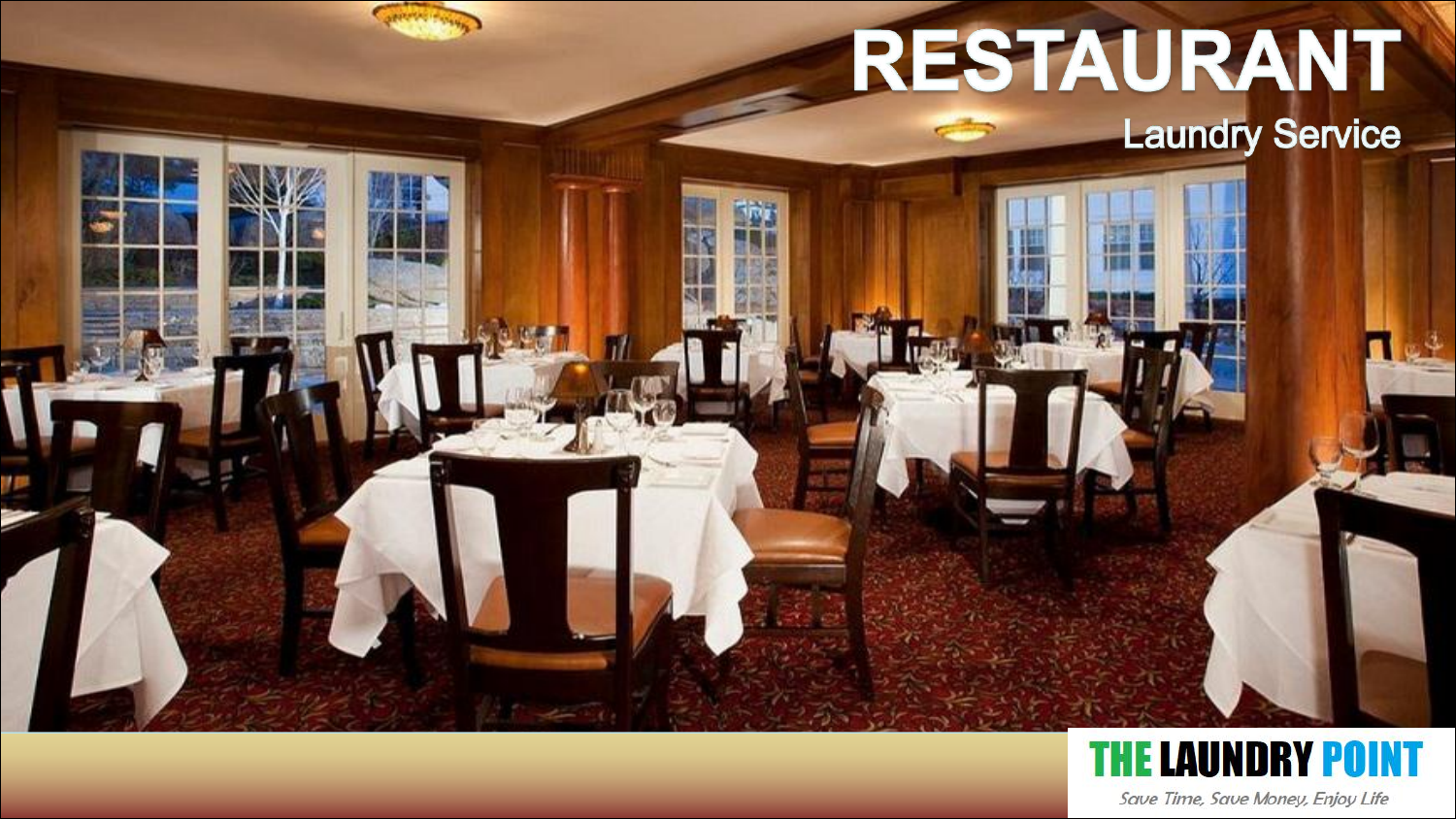## **About Us**

We are professionals in the laundry and dry cleaning business, which means we always stay up to date on the latest technologies, cleaning methods, and solutions for dealing with stains or delicate fabrics. Plus, we maintain the highest standards of business integrity by following local and national regulations and environmental safety rules. We are passionate about changing the way you think about laundry!

The Laundry Point Has Developed Special Treatments To Clean Garments With Deep Understanding Of Fabric, Embellishment & Embroidery Work Etc. Our Team Gets Extensive Training At Each Level For Best Results With Consistent Quality. We Are Fanatic About Quality And We Aim To Continually Exceed Your Expectations When It Comes To Customer Service. We Stand By Our Work.

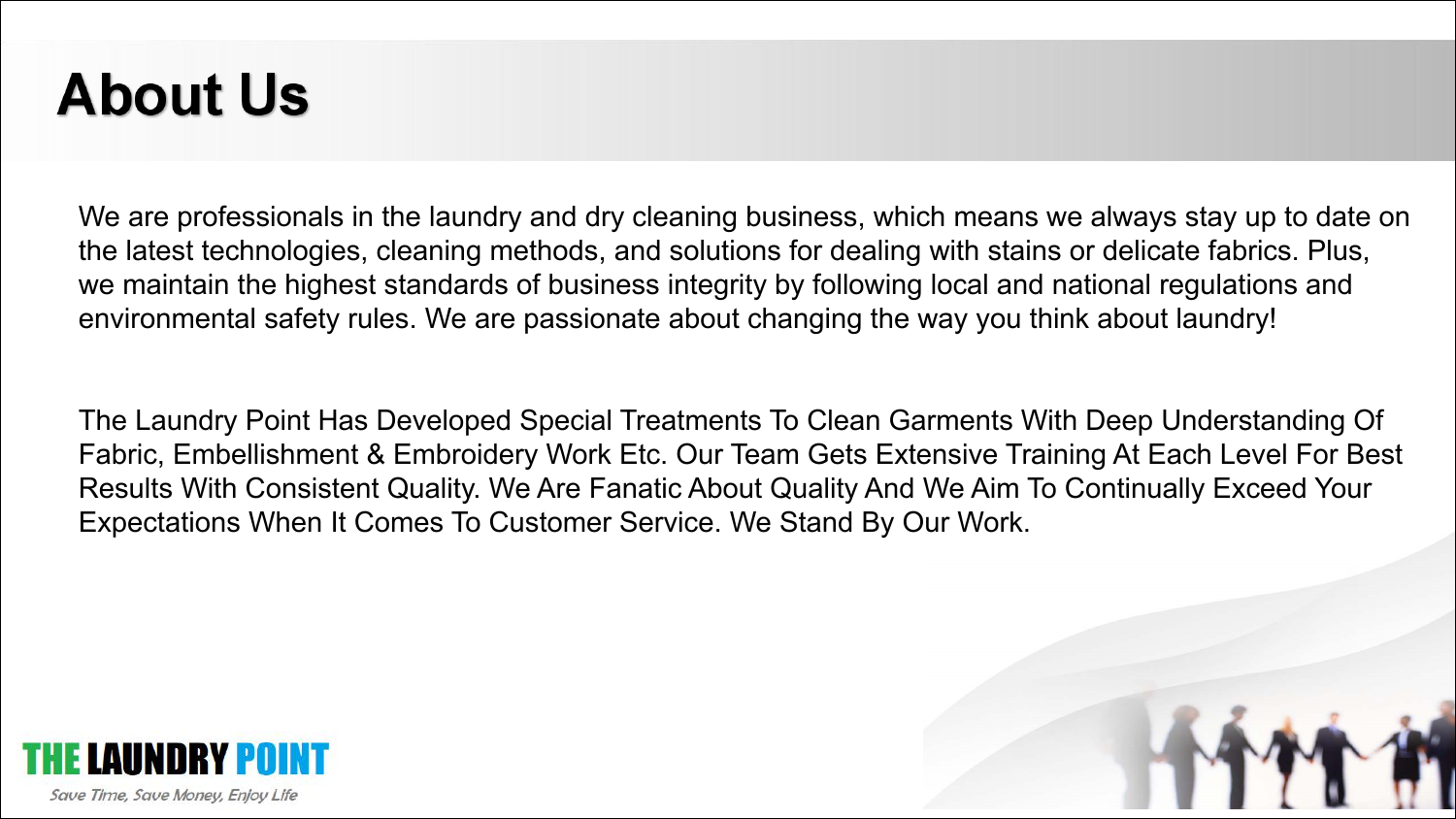

Process flow of Laundry Service

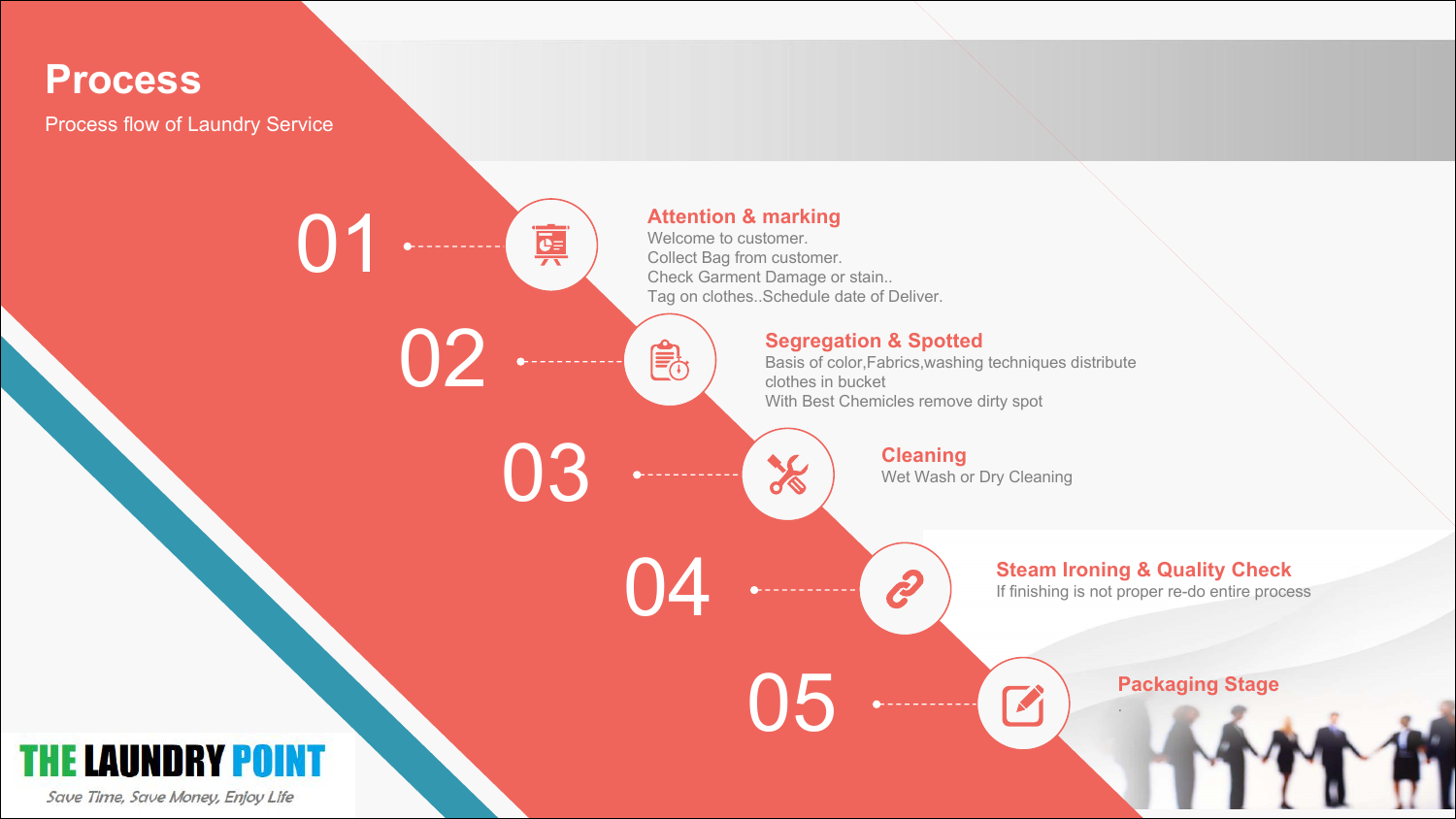#### **LAUNDRY SERVICES FOR PHARMACEUTICAL**

Yes, we provide the full range of tablecloths, sheets and towels that you'd expect from any top-flight commercial laundry. But it's our quality stock and on-the-dot delivery services that set us apart in the spa and leisure industry. We also supply coloured towels and are more than happy to launder your own towel stocks.

 $\frac{1}{\sqrt{2}}$ 

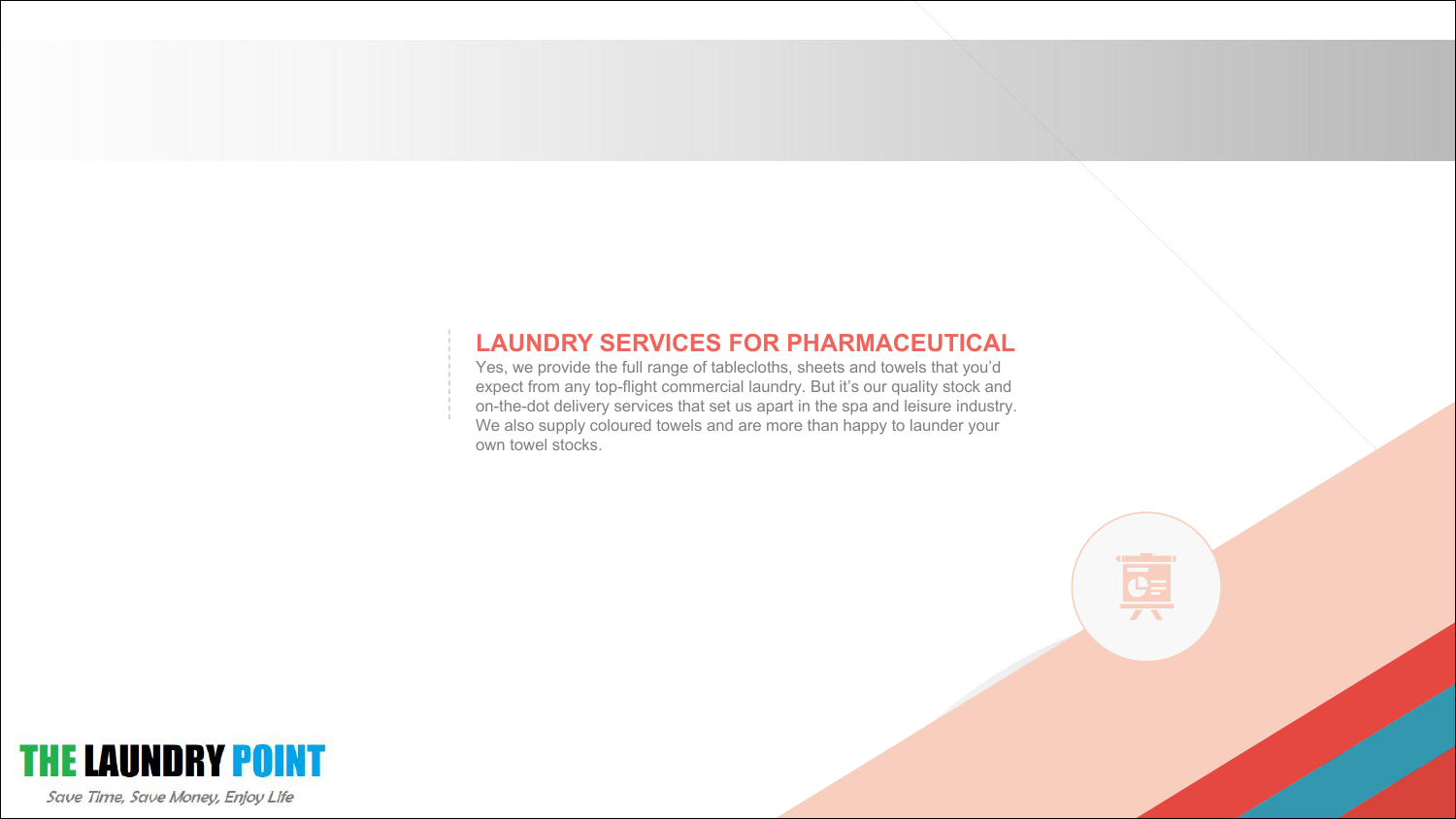### **LAUNDRY SERVICES FOR SPA AND SALONS**

#### **TOPIC TWO**

The laundry point provide the superior laundry service for SPA and Salon. Due to busy schedule and long customer line it is difficult to get time to do the laundry for your SPA. For this the good idea is get link with the professional laundry services which will take care of your laundry.Enhance your customers' spa experience with fresh clean towels, spa robes and message table sheets. Live out everything else to our laundry.

#### **TOPIC THREE**

If you have spa towel laundry that needs cleaning, every week, once a month or any other time, the laundry point is the best option for you. You need not have to hire a service and wonder whether the place will do it right. We already know who does it right.

#### **TOPIC FOUR**

Our laundry take care of your Napkin, towel, gown to look new and fresh, which will make your client feel fresh.

01

#### **TOPIC ONE**

We can pick up and deliver your linen to your door step, if you are based in Mumbai. Whether you need regular linen service, towels, napkin, uniform ,even the floor mate, bed sheet etc than The Laundry Point is the best solution. Our business success is with the requirement understanding of our customers.

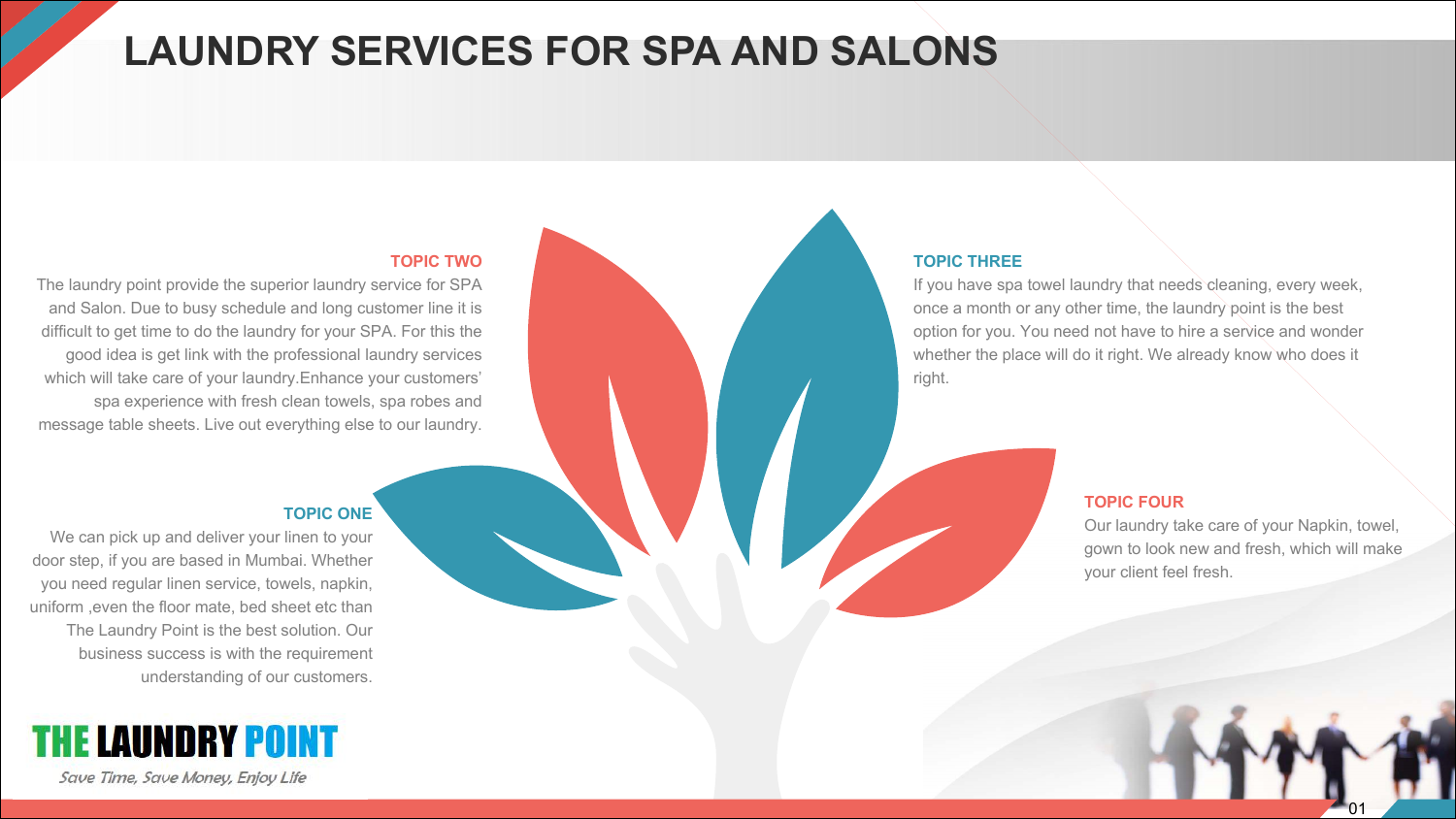### **RATE LIST FOR LAUNDRY SERVICES**



**Bed Sheet 20 Rs/Piece** Salon or Spa Massage bed cover,Massage Table



Long Towels



**5 Rs/Piece**



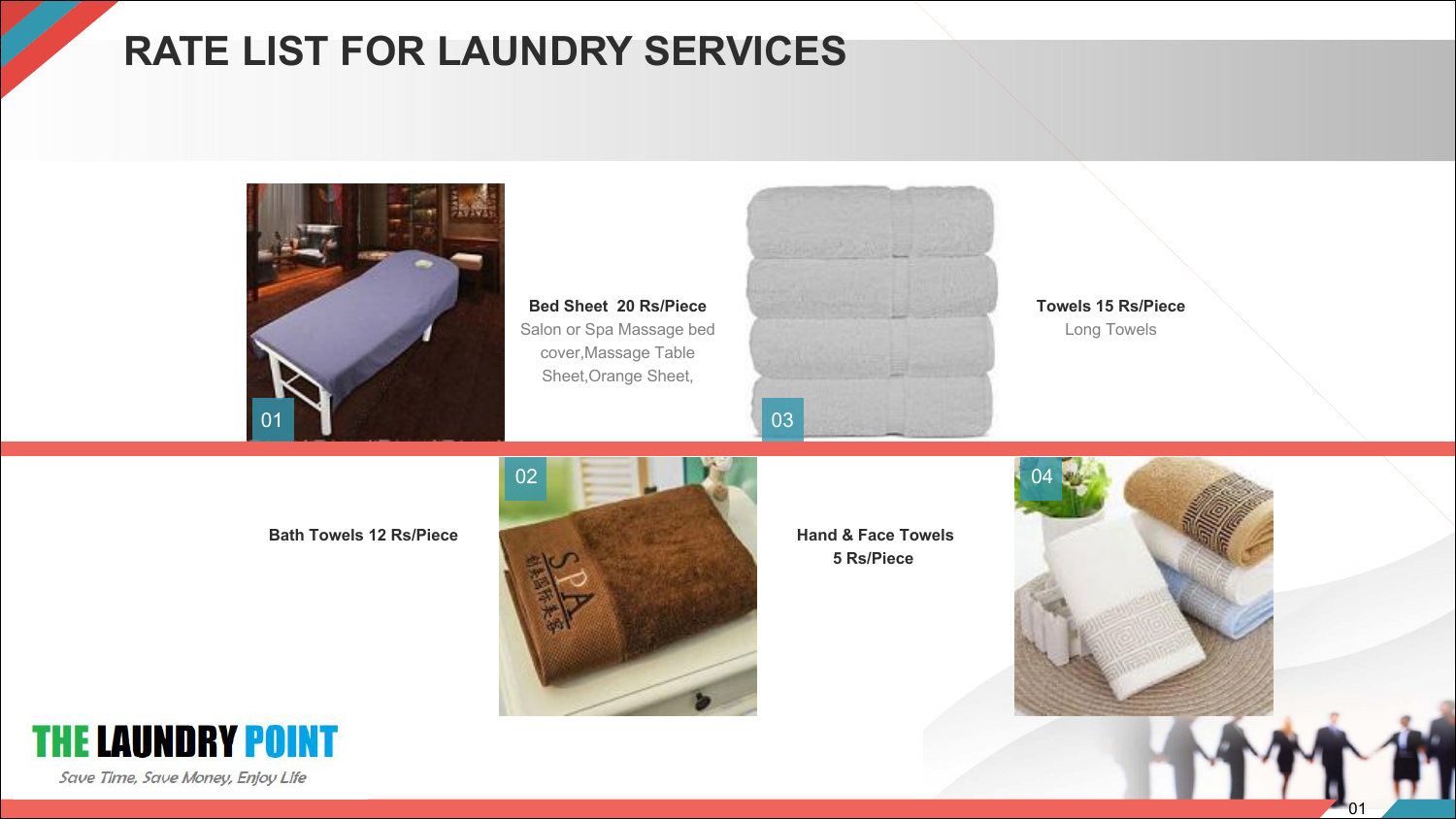### **RATE LIST FOR LAUNDRY SERVICES**

**Bath Robe 15 Rs/Piece** Cotton,Terry Coton,Gown,

**Therapy Bed Linen 20 Rs/Piece**



**Door Mat 10 Rs/Piece**

**Staff Uniform 15 Rs/Piece**

**THE LAUNDRY POINT** 

Save Time, Save Money, Enjoy Life

01